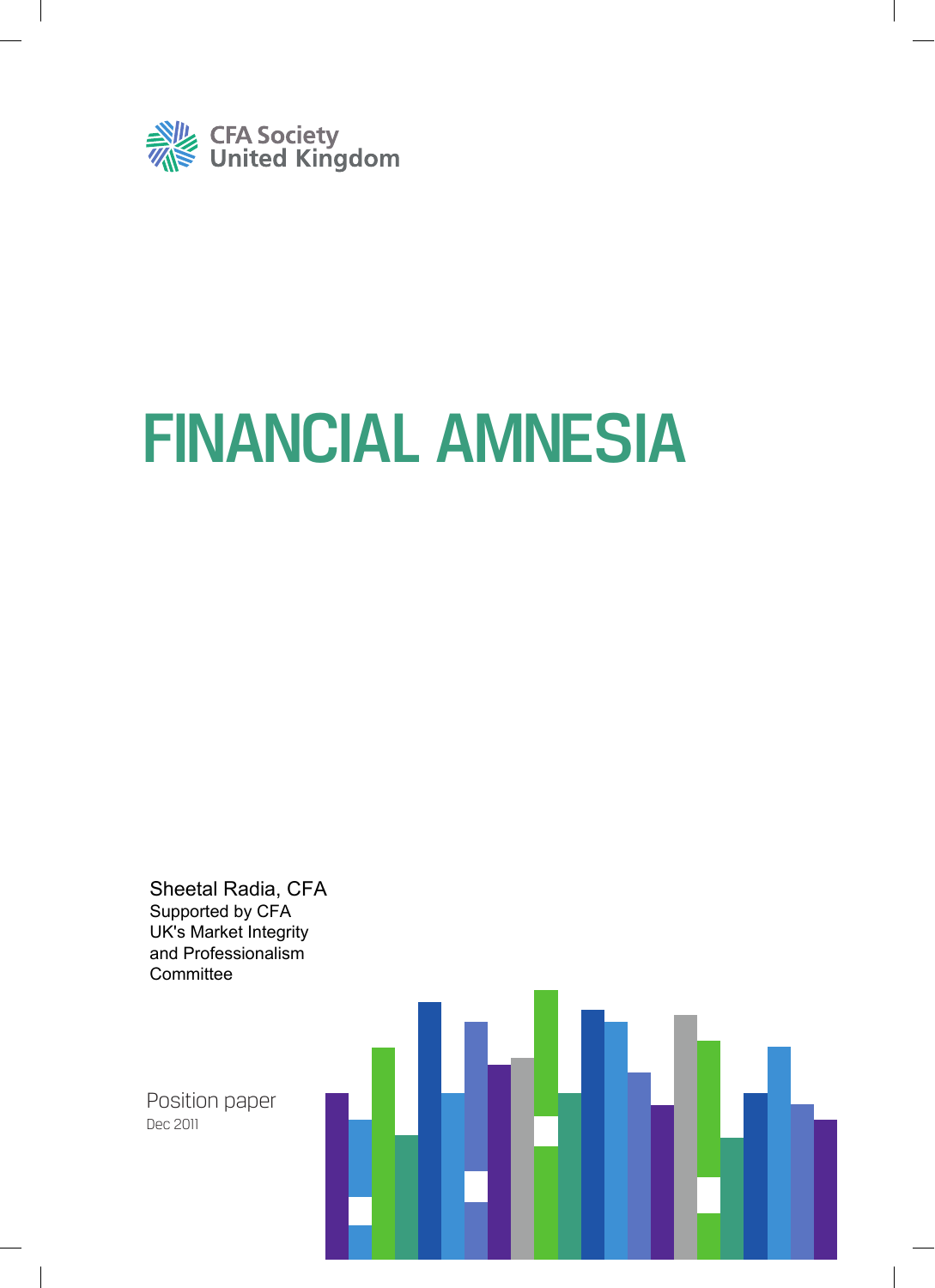## **FINANCIAL AMNESIA**

As part of the community that imposes market discipline, CFA UK members have a responsibility to ensure that we learn and apply the lessons of the past. It is up to us to make finance the 'rational engine that supplies money to the rest of the economy in the most efficient and functional way possible'.

By acknowledging the danger of financial amnesia and working hard to prevent it, we can play our role as a source of market discipline.

When financial market participants forget (or behave as if they have forgotten) the lessons of the past, they experience financial amnesia. Financial amnesia disarms individuals, the market and the regulator. It causes risk to be mispriced, bubbles to develop and crises to break. Financial amnesia damages market integrity and impedes the efficient allocation of capital.

Financial market participants are composed of two main groups, financial firms (buyside and sell-side firms) and regulators. Evidence from financial and corporate history demonstrates that agents and markets do not behave according to standard finance theory and despite the history of bitter experience, financial crises occur with alarming regularity enabled by financial amnesia. The three key factors that lead to or characterise periods of financial amnesia are:

#### **Lesson 1: "Innovation", the illusion of safety and "this time it's different":**

**"The world of finance hails the invention of the wheel over and over again, often in a slightly more unstable version"** (Galbraith). The expansion of credit plays a key role in fuelling "innovation" while the creation of an illusion of safety results in a "this time it's different" approach that enables the continuation of unsustainable activity and risk taking. Sadly, each time it is always the same and never different.

#### **Lesson 2: Financial institutions are prone to failure:**

Financial services firms (buyside and sellside), by acting in their own self interest and in the interests of their shareholders are supposed to impose market discipline. History demonstrates that they commonly fail to act as expected either because of poor information, poor governance or flawed incentives. Operational failures, too, are common. As a consequence, an over-reliance on market forces is unwarranted.

#### **Lesson 3: Ineffective regulation:**

The frequency of market failure places a greater onus on the regulator to be more effective in encouraging and imposing market discipline. Sadly, regulators focus on the symptoms of the market's failure to impose discipline rather than the root causes. Furthermore, Regulators often ignore or forget the root cause of their own inability to act promptly and, thereby, contribute to the risk of systemic governance failure.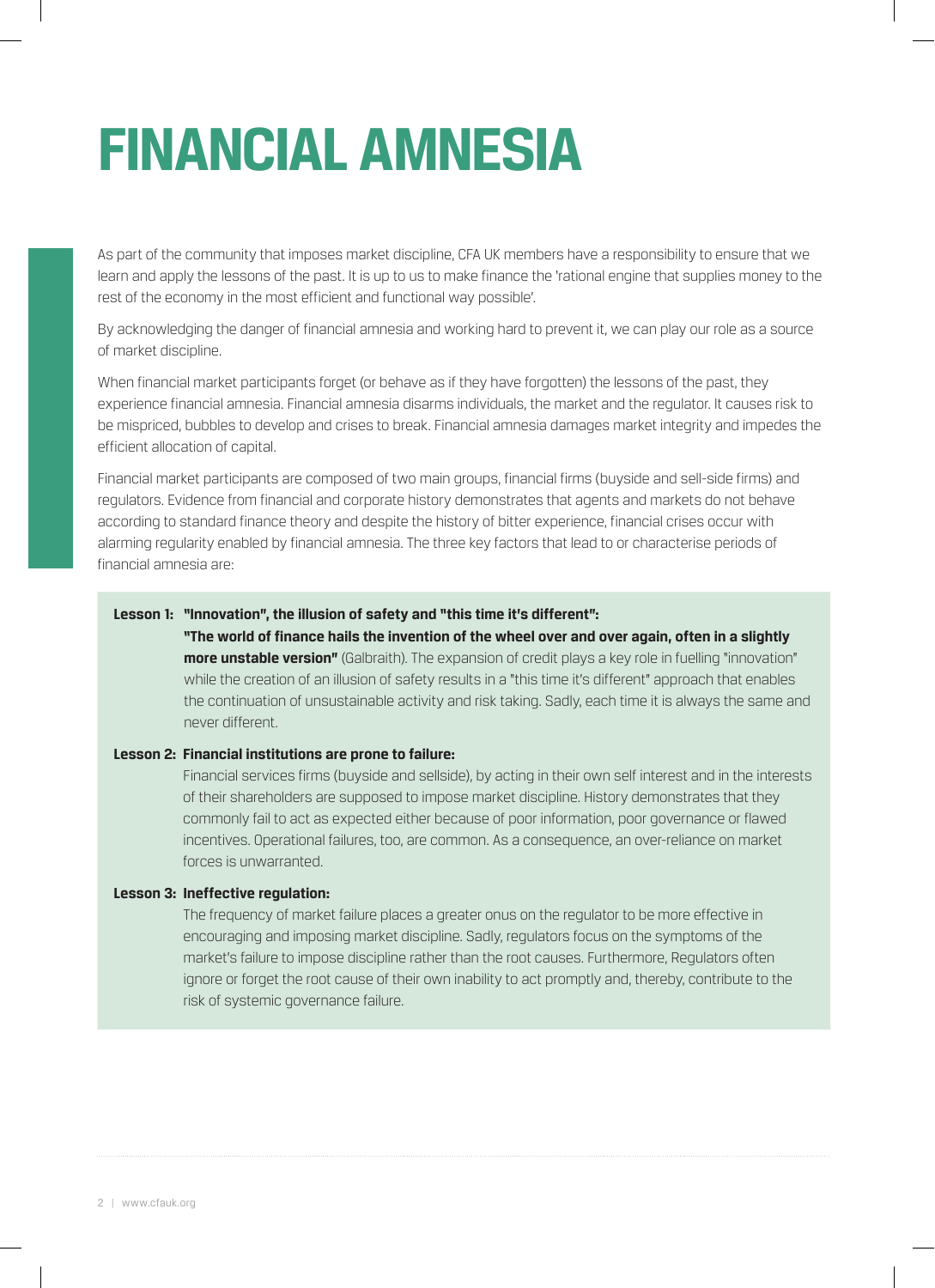#### WHAT IS FINANCIAL AMNESIA?

"It's like déjà vu all over again," **(Yogi Berra)**

» Financial amnesia is when financial market participants forget (or behave as if they have forgotten) the lessons from financial history. Market participants are composed of two main groups, regulators and financial institutions (buy-side and sell-side firms). Financial institutions impose market discipline when they allocate/invest capital and price risk. Evidence from history demonstrates that market participants do not behave according to standard finance theory and despite the history of bitter experience; the same mistakes are made with alarming regularity.

#### **HISTORY**

"There can be few fields of human endeavour in which history counts for so little as in the world of finance." **(Galbraith).** 

Based on the circumstances surrounding the events from the last thirty years one might conclude financial amnesia is getting worse; mistakes are certainly occurring with increasing frequency. As Appendix 1 shows, the tendency of the financial system to overextend itself is not a recent development. The red flags from the past thirty years have indicated that practices and systemic governance failures have been ignored and as a result culminated in the most recent crisis. Rather than seeing the recent crisis<sup>1</sup> as a black swan<sup>2</sup>, it is more a case of a white swan made black and blue from frequent systemic governance collapses in the past.

Financial history is littered with prominent examples of financial crises. Kindleberger<sup>3</sup> records at least 46 from the time of the Holy Roman Empire. The aftermath of the 1929 Crash did suggest that the system was willing to learn the harsh lessons of unfettered capitalism.

Following the Crash of 1929, it was acknowledged that unfettered capitalism should be replaced with a more effective regulatory environment. However, by the 1970s as people who bore the scars of the 1920s and 1930s retired; the 'market knows best' mantra took hold and the lessons that were learned from the Great Crash and the Great Depression were soon forgotten. As Alkire and Ritchie state<sup>4</sup>, "**it was not until the** 

**1970s that free market economics gained political traction, for example with economic deregulation under (President) Carter. Hayek's Nobel Prize in 1974 and Friedman's in 1976 signalled the change that was beginning, and that accelerated rapidly under Reagan and Thatcher in the 1980s."** 

To understand why financial amnesia takes place, it is important to review the three key lessons that have been overlooked in the last thirty years. These lessons emphasise that **our focus must always be on the root causes rather than the symptoms of financial crises.** 

## THE THREE FACTORS THAT SIGNAL FINANCIAL AMNESIA

**Factor 1:** A trigger – innovation, credit and the illusion of safety

"The world of finance hails the invention of the wheel over and over again, often in a slightly more unstable version." **(Galbraith)**

There are three elements that support a greed phase of the market cycle; Bernstein<sup>5</sup> identifies the first two, Howard Marks<sup>6</sup> the third -

- **a) Innovation or "displacement"** this is usually a new technology such as the internet; a fascination with real assets (residential property, railroads, canals, commodities etc), a novel commercial venture such as the South Sea Company or a repackaging of credit.
- **b) Credit** The fuel to drive the "innovation" is provided by the availability of credit.
- **c) Creating an illusion of safety** this provides the reassurance to continue with unsustainable activities. Examples of illusions of safety are the presence of firms willing to write almost limitless amounts of Credit Default Swaps to guard against credit default of sub-prime loans. This supply of comfort does not factor in the ability of the writer of protection to meet these obligations. The "Goldilocks" economy that plays down macroeconomic risks and was widely used to describe the US economy in the late 1990s. The illusion of safety underpins a "this time it's different" view when the reality is the complete opposite.

*1"Applied Behavioral Finance: White Swans, Revulsion, and Value", James Montier, CFA Institute Conference Proceedings Quarterly, March 2009, Vol. 26, No. 1: 40-52.* 2 Black Swan is an event with the following three attributes. First, it is an outlier, as it lies outside the realm of regular expectations, because nothing in the past can<br>convircingly point to its possibility. Second, it *after the fact, making it explainable and predictable.* 

<sup>3&</sup>quot;Manias, Panics and Crashes" Charles Kindleberger, fourth edition, published by Wiley, 2000.<br>4"Winning Ideas: Lessons from Free-Market Economics," Sabina Alkire, Angus Ritchie, Working Paper no.6, Oxford Poverty & Human D *5"Of Laws, Lending, and Limbic Systems" William J. Bernstein Financial Analysts Journal, January/February 2010, Vol. 66, No. 1:17-22.*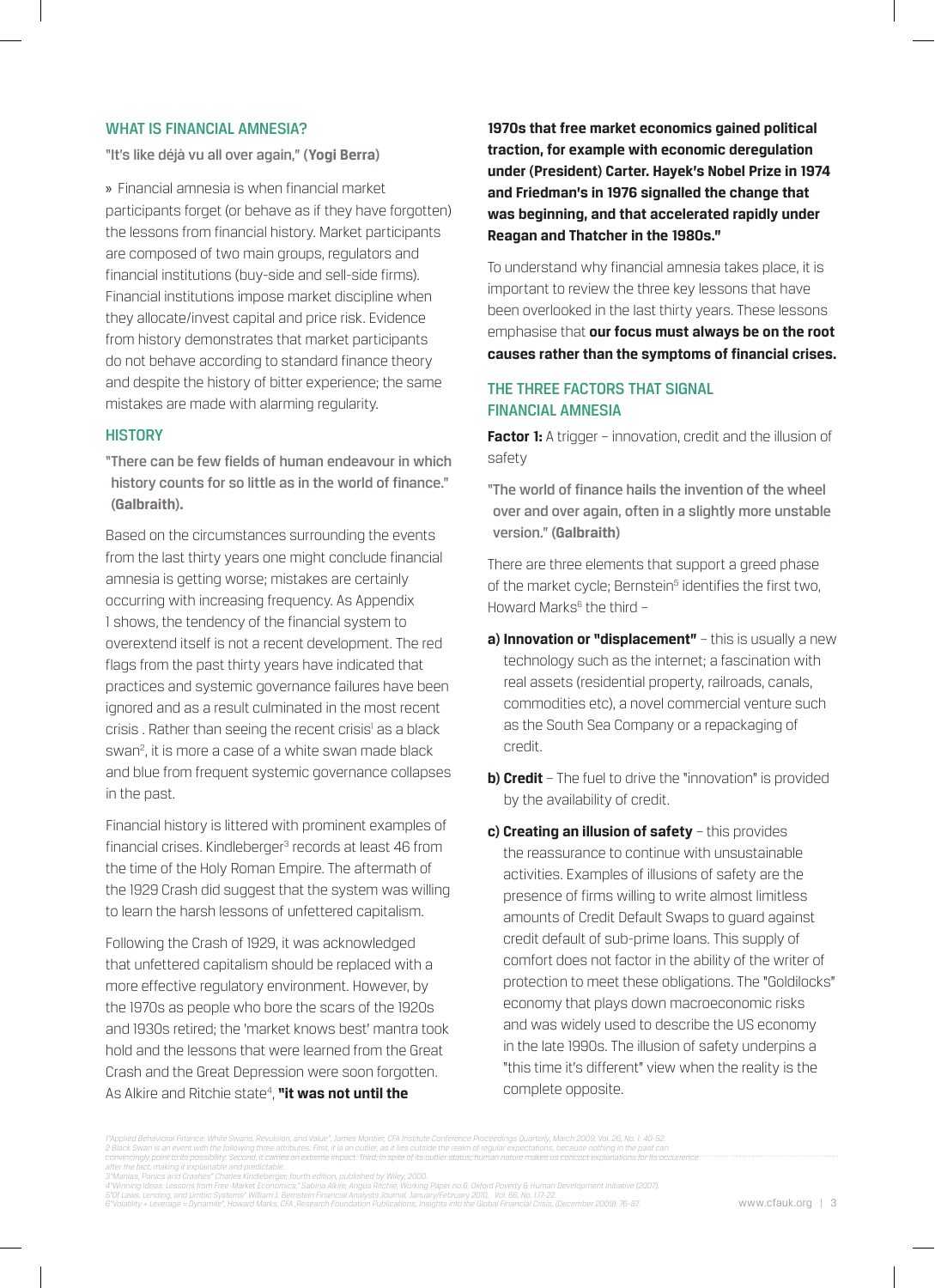#### **Figure 1: Household debt as a percentage of net worth 1917-20097**

Percent



Figure 1 provides a useful historical perspective on household debt as a percentage of net worth in the US from 1917 to 2009. The percentage of debt was already rising ahead of 1929 and then spiked as net worth declined during the post Crash period and the onset of the Great Depression. After declining to about 5%, household debt rose moderately from 1952-2002 after which it spiked sharply to new highs prior to the onset of the most recent crisis.

To understand why explosive credit growth takes place, it is useful to categorise the types of lending set out in Hyman Minsky's<sup>8</sup> instability hypothesis. According to Minsky, credit operations can be divided into three categories –

- **a) Hedging operations**  these are activities that are expected to pay interest and principal
- **b) Speculative operations** these are activities where the interest will only be paid and the debt will be rolled.
- **c) Ponzi type operations** these cannot pay interest or principal from existing cashflows. Instead debt is repaid either by selling assets or by hoping for excessive profits at some undefined point in the future or on the continuous availability of credit. As long as asset prices rise and credit is available, Ponzi operations will be able to borrow.

In a world populated by rational market participants only hedging operations should receive capital. Any

capital extended to speculative operations would be at rates that reflect the risk of the operation. In addition, lenders would be vigilant to ensure that hedging operations were constrained such that they could not transform into speculative operations. Providing capital to a Ponzi type operation would not be considered.

Events from the last thirty years demonstrate that in practice investors and lenders are willing to provide capital to speculative and Ponzi type operations. The willingness to do so was demonstrated in the build up to the recent crisis by generous loan to value ratios and the growth of covenant-light loans. While lending to Ponzi type schemes was evident from the willingness to provide sub-prime mortgages<sup>9</sup> and invest in securities that were supported by these types of low quality cashflows. These innovations were considered by market participants and prominent policymakers as making the financial system safer. Complacency and comfort provided by triple-A ratings ensured that the compounding of leverage across the financial system was disregarded<sup>10</sup>.

*7"A Template for understanding what is going on," Ray Dalio (Founder, President and CIO of Bridgewater Associates), Insights into the Global Financial Crisis, Research Foundation publications (CFA Institute) December 2009: 94-109 8For more on the application of Minsky's hypothesis to the recent crisis see "The Shadow Banking System and Hyman Minsky's Economic Journey," Paul McCulley Managing Director, PIMCO, Insights into the Global Financial Crisis, Research Foundation publications (CFA Institute) December 2009: 257-268*

*9 Sub-prime mortgages were taken out by those with low credit worthiness and relied on the increasing value of their homes 10"What's Next for Financial Markets?", Gillian Tett, CFA Institute Conference Proceedings Quarterly, March 2009, Vol. 26, No. 1: 7-15.*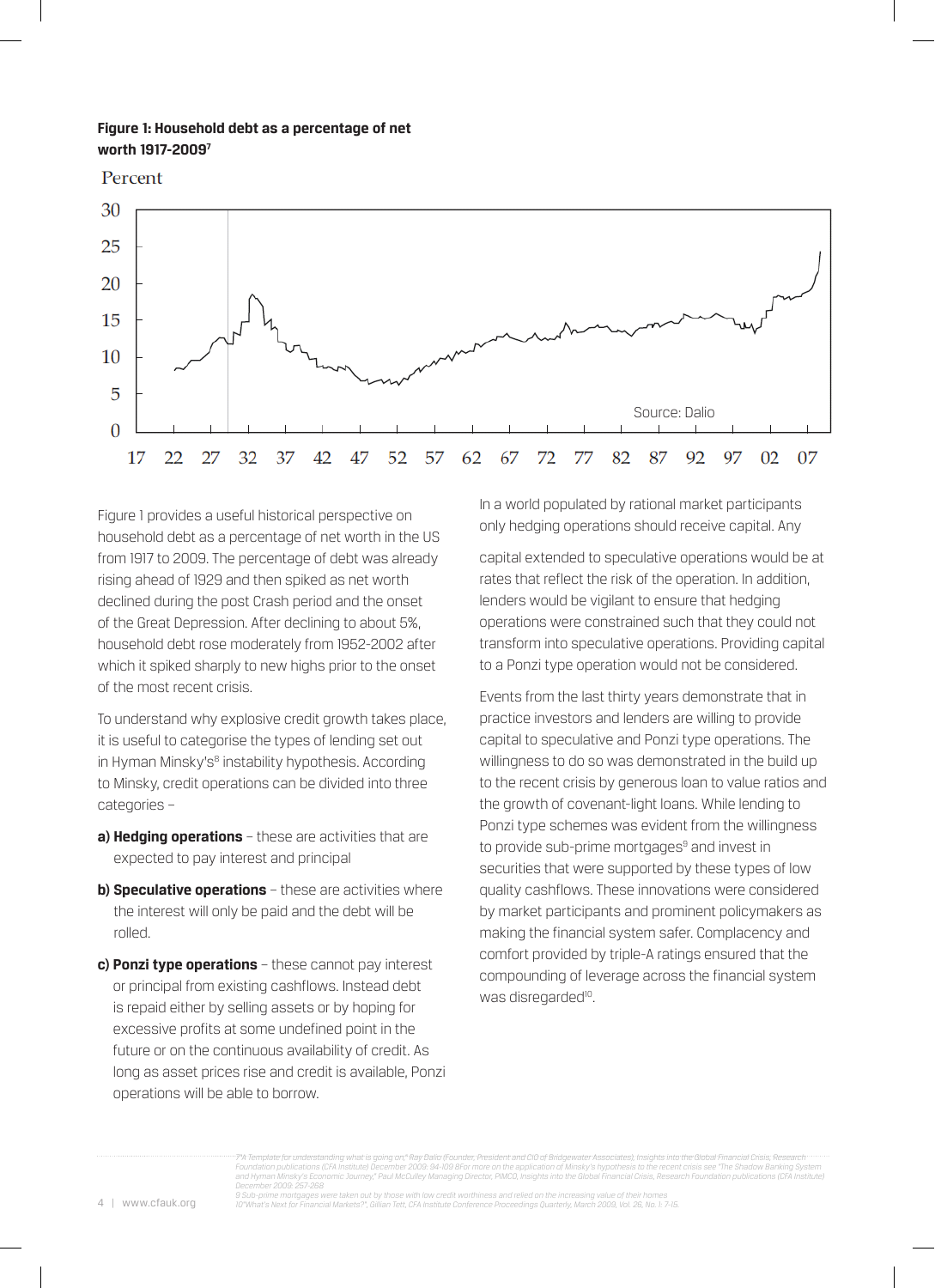## THE THREE FACTORS THAT SIGNAL FINANCIAL AMNESIA

**Factor2:** A failure of corporate governance and over-reliance on financial firms to impose market discipline

"I don't want any yes-men around me. I want everybody to tell me the truth even if it costs them their jobs." **(Samuel Goldwyn)**

By investing capital and pricing risk, buy-side and sell-side institutions are supposed to impose market discipline. These institutions are a key component in the interdependent set of checks and balances that form the governance system within the economy $I<sup>11</sup>$ . In theory, when companies are unable to rely on their internal sets of checks and balances, financial institutions should step in and impose market discipline. However, as shown in Appendix 1, which charts the increased frequency of systemic events, **"market failure is not uncommon. Not only does this imply that financial firms' internal checks and balances are less effective than they should be; it also suggests that financial institutions are a major source of systemic governance failure12."** 

Instead of financial institutions acting in a manner as suggested by The Wealth of Nations (1776), these organisations are more prone to allowing the 'passions' to win over the 'impartial spectator' as set out in Smith's earlier work, The Theory of Moral Sentiments (1759). Paul McCulley's remarks about the recent crisis are also pertinent, **"the longer people make money by taking risk, the more imprudent they become in risk taking. While they are doing that, the expectation of a reward to risk taking is self-fulfilling on the way up. If everybody is simultaneously becoming more risk seeking, risk premiums shrink, the value of collateral goes up, the ability to lever increases, and the game keeps going. Human nature is inherently procyclical."**

The direct and indirect consequences of engaging in speculative and Ponzi type operations can be seen from the examples provided by Chairman of Oaktree Capital Management Howard Marks set out below<sup>13</sup>. All of these scenarios, and many others, are connected by a common thread, the combination of leverage and the

illusion of safety, which allowed institutions to take on too much risk for the amount of capital they had while being unaware of the instability of the financial system as a whole through these practices.

#### **Example 1**

Bank X (with capital of \$10B) sells Hedge Fund G \$10 billion of credit default swaps (CDS) on the bonds of Company A, and it buys \$10 billion of the same credit protection from Investment Bank H. Company A goes bankrupt, and Bank X pays Hedge Fund G \$10 billion. But Investment Bank H goes bankrupt, too, so Bank X cannot collect the \$10 billion it is due. Its capital is gone.

#### **Example 2**

Bank X lends \$50 billion to Hedge Fund P with equity of \$10 billion, which then buys \$60 billion of securities. The value of the fund's portfolio falls to \$50 billion; the bank sends a margin call; no additional collateral can be posted; so the bank seizes and sells out the portfolio. But in the downward-spiralling market, the bank only realizes \$40 billion. Its capital is gone.

Let's not forget other writers of credit protection such as the monolines and AIG which used their high credit ratings to create the illusion of safety for low quality securities:

#### **Example 3**

Insurance company Z's financial products division (ZFP) uses Z's high credit rating by writing CDS on underlying exposures that was three times Z's \$1tln balance sheet. The underlying assets are of low quality but Z's high credit rating lowers the perceived risk of these instruments. However, as the underlying assets start to lose value ZFP is asked to post collateral and this places its own balance sheet under pressure. As the downward spiral continues Z's own viability is called into question resulting in a government bailout to prevent Z imploding and creating a black hole for the entire financial system.

Even in the wake of the recent crisis the lessons of the dot.com bust appear to have been forgotten. In 1998 and 1999 companies that changed their name to XYZ. com saw an average rise in their share price of 53%. Based on Klement's analysis<sup>14</sup>, from 2002 to 2010 90 companies from U.S, UK, Australia and Germany that added China to their name saw their share prices rally

<sup>&</sup>quot;Rädiä,"Sheetäl," From corporate governance to metagovernance," a holistic framework" (May 2007) available aft frie Social Scienced Research Network<br>"Coffee Jr., John C., "Understanding Enron: It's About the Gatekeepers, S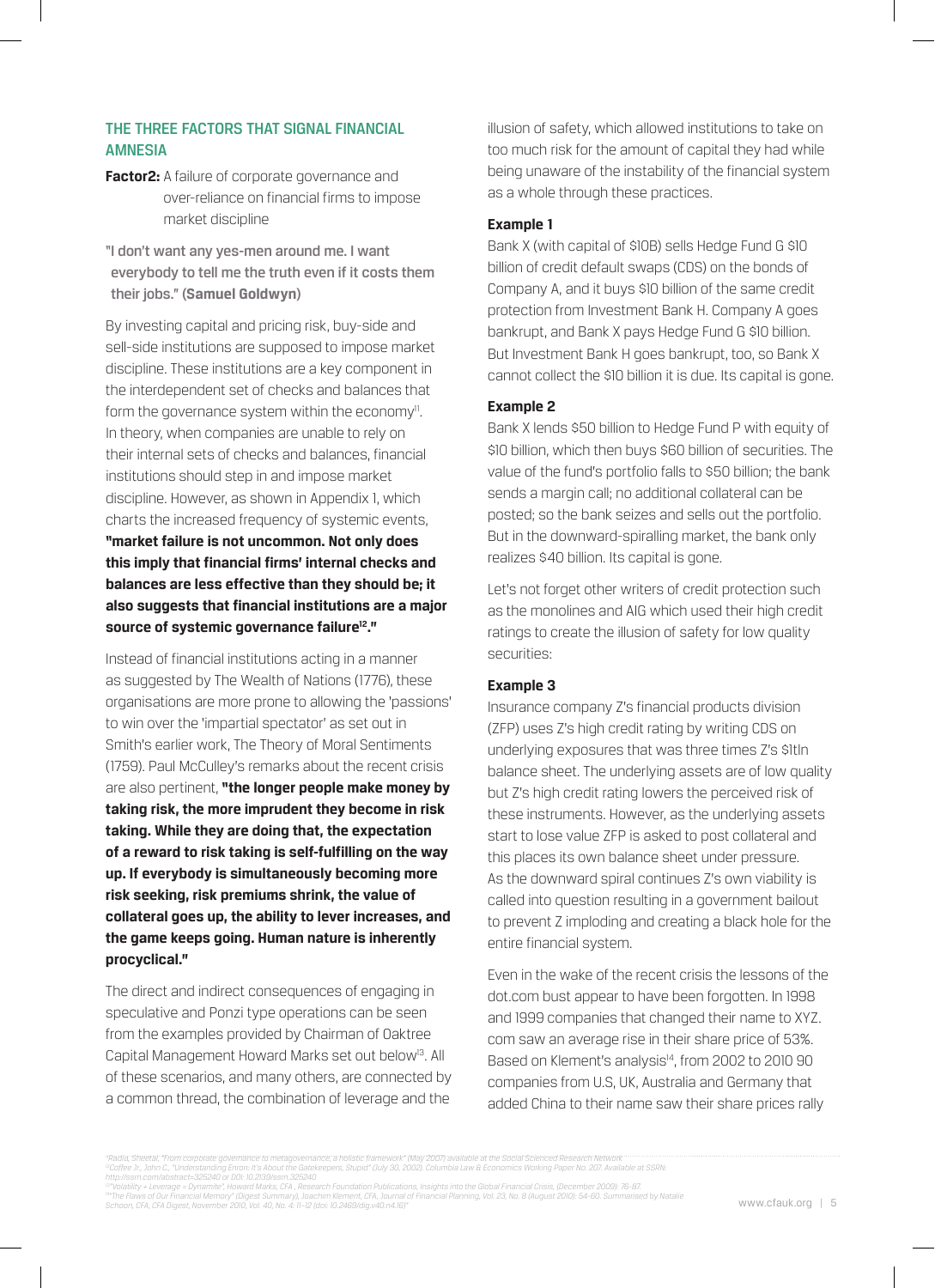by an average of 324% during the 4 months around the name change. These market reactions to name changes indicate a strong behavioural trait known as the framing effect.

## MARKET FAILURE AS DESCRIBED ABOVE CAN ITSELF BE ATTRIBUTED TO THREE FACTORS:

**a) Incentive contracts** – incentive structures for senior management in buy-side and sell-side firms encourage activity that may eventually prove unsustainable and detrimental. On the sell-side such activity can be demonstrated by the originate and distribute model. On the buy-side, where assets under management become the key driver, trying to sustain asset inflows may come at the expense of performance. As funds under management grow too large, it becomes more difficult to exploit opportunities that smaller more nimble funds may be able to achieve. Fund management companies may create new funds to latch onto the latest investment fad or best selling investment strategy/asset class; such practices will also be detrimental if the managers of these new funds lack the necessary expertise. Conversely, poorly performing managers could try to take more risks in trying to attract fund inflows; activity which also increases the costs of investing for investors, which might further undermine the success of these funds.

 Underlying the incentive structures is the concern that accountability may be insufficient. Senior employees could not be around long enough to take responsibility for unsustainable activity. Instead the current incumbent carries the risk of facing the consequences of their predecessors. Conversely, new senior management in the hope of demonstrating change may undermine the good foundations set by their predecessors.

**b) Moral hazard** – One of the disturbing aspects of the recent crisis was the realisation of moral hazard. Excessive risk taking in the financial sector meant that it was the wider economy that carried the costs and the risks while the sector benefited from the gains. The moral hazard problem is not a new one. The Latin American debt crisis, the Savings and Loans debacle and the collapse of Long Term Capital Management (LTCM) demonstrated that collective

action would be taken to prevent the collapse of financial institutions. Financial institutions took on more risk than they should have done because of their belief that the taxpayer would be willing to step in should the situation become unsustainable.

- **c) Behavioural traits** The two points above combined with a host of behavioural factors to enable the assumption of risk prior to the financial crisis. In combination, these skewed incentives and behavioural factors prevented financial institutions from exercising restraint. The key behavioural factors can be identified as follows:
	- **Cognitive dissonance** dismissing evidence or views that refuted the viability of imprudent activity. For instance, the concerns raised by Paul Moore, Halifax Bank of Scotland's chief risk officer, about sales and lending practices were ignored. As Moore stated: **"I realised the bank was moving too fast and I raised those challenges very strongly at board level. I also raised issues of cultural indisposition to challenge and inappropriate behaviours, and ultimately I was sacked…. I raised and reported all of this whistle-blowing claim that I had with the FSA but they did nothing either."15**
	- **Herding and "Groupthink"** everyone else is doing it so we should also. As Chuck Prince, former CEO of Citigroup stated - **"when the music stops, in terms of liquidity, things will be complicated. But as long as the music is playing, you've got to get up and dance. We're still dancing<sup>16</sup>."** Furthermore, the pressure to conform to the group, limits the availability of views that contrast with the consensus. Even if it is the rational course of action to take, breaking with the herd or going against consensus is challenging to implement.
	- **Illusion of control/overconfidence** most people are overconfident and this results in people thinking they have more control over events than they actually do. Several months before AIG had to be bailed out in August 2007, AIG's Chief Risk Officer Joseph Cassano stated that he could not see any reason why the CDS transactions AIG had undertaken (close to \$500 billion of notional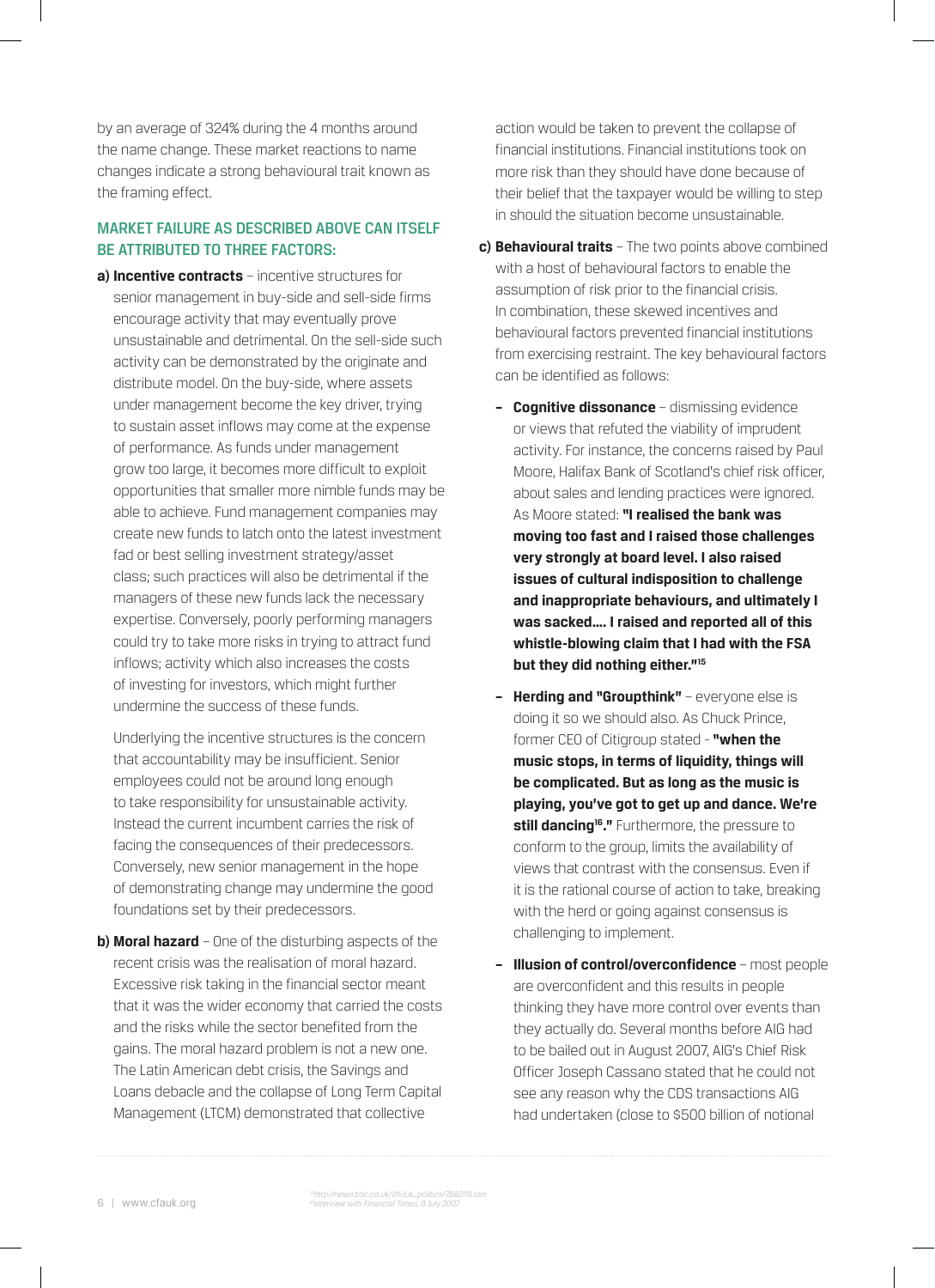exposures) would result in even \$1 of losses<sup>17</sup>. Cassano would have been better informed had he learned the lessons of Orange County's treasurer Robert Citron. In the early 1990s, Citron created an elaborate complex portfolio of debt securities that was leveraged using derivatives; the objective being to profit from steady or declining interest rates. Citron did not factor in any rise in interest rates. Citron was successful until 1994, when the US Federal Reserve raised interest rates six times. Consequently, the compounding of risks via leverage saw Orange County file for bankruptcy. Prior to 1994, Citron was hailed as a financial genius for following a highly leveraged strategy of borrowing short and lending long.

- **The disposition effect** rather than take losses from ceasing an unsustainable activity, market participants prefer not to realise loss-making positions even though this can mean taking greater and greater risks in the hope that a position will return to profitability in due course.
- **Narrow framing and recency** we are prone to pay more attention to recent activity and trends and to place greater emphasis on recent analysis. Narrow framing – under which market participants choose to review investment decisions against a relatively small number of factors – runs it close. Together these behaviours allowed the overemphasis on recent data to substantiate the models validating the extension of credit to speculative and Ponzi type operations. In addition, those that were also willing to underwrite the risks of sub-prime loans embedded in complex securities also underestimated the risks of property prices falling. It appears that the property crashes of the mid-1970s and early 1990s (the latter creating the Savings and Loans crisis) had been forgotten. Concerns about the US real estate market were already being published by prominent commentators; Shiller's 2006 article about the irrational exuberance in the US real estate market provided further disconfirming evidence18. Even Nobel laureates are prone to narrow framing and LTCM's inability to factor in periods of investor panic (crashes of 1929, 1974, and 1987) was one of the reasons for its downfall.

LTCM's 25 to 1 leverage ratio also contributed to the speed of its failure; although one has to question why its lenders were willing to forego standard collateral requirements for a hedge fund; even one headed by a leading Wall Street trader and two Nobel laureates. As Galbraith states **'financial genius comes before the fall'.**

The potential for financial institutions to be a source of failure is supported by the events cited in Appendix 1. Further research also highlights that relying on the tenets of good corporate governance within financial firms will not be sufficient (Erkens et al)<sup>19</sup>. As Asness states **"good advice and accurate pricing are too important to be left to Bubble Logic.<sup>20</sup>"** Given the importance of financial institutions, why is market failure allowed to take place in light of the systemic threat it poses?

## THE THREE FACTORS THAT SIGNAL FINANCIAL AMNESIA

"I made a mistake in presuming that the self-interests of organizations, specifically banks and others, were such as that they were best capable of protecting their own shareholders and their equity in the firms... you know, that's precisely the reason I was shocked, because I have been going for 40 years or more with very considerable evidence that it (free market theory) was working exceptionally well." **(Alan Greenspan).**

Market failure occurs frequently, stimulated by excess credit and accelerated by skewed incentives, our behavioural flaws and a readiness to believe that 'it's different this time'. Given the frequency of market failure, much then depends on regulators. Sadly, the last thirty years have shown that regulators, too, are prone to failure.

## THE REASONS FOR REGULATORY FAILURE CAN BE IDENTIFIED AS FOLLOWS:

- » **Organisational constraints** insufficient resources, bureaucratic weaknesses and/or an ineffective mandate.
- » **Poor management and policy-maker focus** regulators and policy-makers appear to respond to market failure by issuing new rules (which would suggest a structural failure in regulatory activity) rather than by reviewing the regulator's failure to

*<sup>17&</sup>quot;AIG's downward spiral: A Timeline", Paul Kiel, ProPepublica, 14 November 2008* 

<sup>&</sup>quot;Shiller, "Irrational Exuberance revisited", CFA Conference Proceedings Quarterly, vol 23, no.3 (September 2006)<br>"Schumpter, "Corporate constitutions", The Economist, October 30th 2010<br>\*"Rubble Logic: What Did We Learn fro *61, No. 6:36-54.*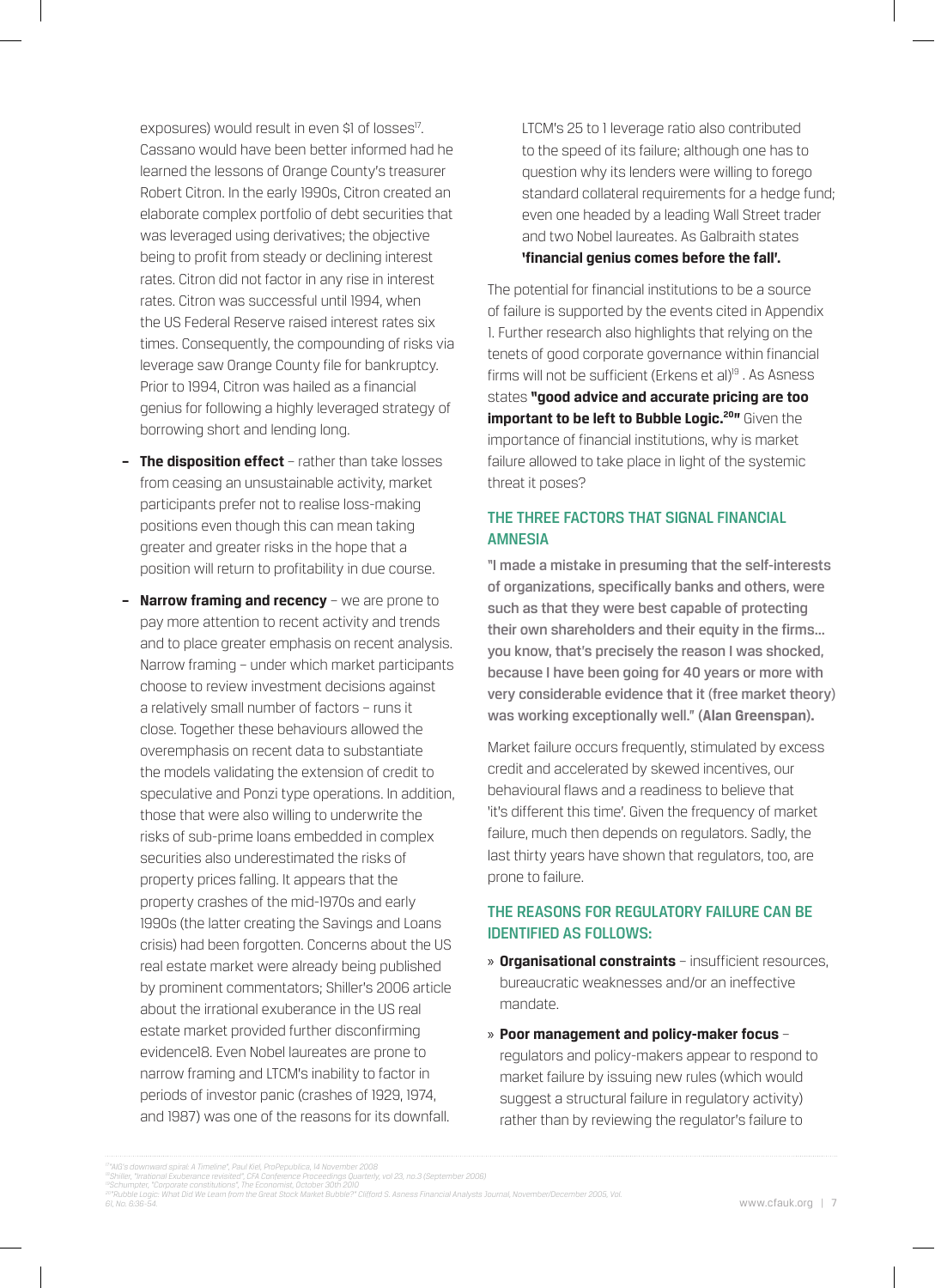supervise and enforce within the existing structure (which would require acknowledging management or operational failure).

- » **Capture** Regulatory bodies are vulnerable to lobbying and capture by those they should be supervising. The relationship between the market and its regulator is close. The regulator can come to depend on the market for resources and information and regulators may become reluctant to rock the boat – a fear that is heightened if individuals working for the regulator consider that they may be employed in future within the market.
- » **Behavioural factors** halo effect (overawed by those that are being regulated) regulatory myopia, groupthink, status quo bias.

Regulators are the last line of defence and need to ensure that they can act in the manner that maintains trust and confidence while having the courage to hold failing financial market participants to account. Regulators must also not fall into the trap of choosing approaches based purely on paternalism or libertarianism as has been the case since the Great Crash. For regulators to be more effective they need to learn from their own mistakes and become more courageous in their actions by supervising and enforcing the rules that already exist. There are signs that the UK regulator is starting to exhibit this learning in its new approach to Product Intervention<sup>21</sup>, although it remains to be seen if this change in philosophy does not succumb to status quo bias given the consideration to write even more rules.

La Porta et al note 'when the legal system does not protect outside investors, corporate governance and external finance do not work well.' On occasion, it may be more beneficial to enforce existing laws and regulations than devise new policies or as La Porta et al state 'the strategy for reform is not to create an ideal set of rules and then see how well they can be enforced, but rather to enact the rules that can be enforced within the existing structure.' The regulatory approach should also be aligned with the aim of "regulating markets: protecting us from ourselves and others." 22 By doing so, we avoid the binary choice of

market mechanism and command and control; instead "we create an environment where we have "market command with effective control mechanisms." **(Radia).**

#### THE WAY FORWARD

CFA UK has identified some of the causes and characteristics of financial amnesia. The impact of financial amnesia is widely observed. The onus is on us all to protect market integrity by working to reduce the frequency and duration of periods of financial amnesia. So what are we to do?

**Solution 1,** we need to educate investment professionals to maintain and apply their financial memory. It took 50 years – equivalent to a working lifetime – for the regulatory frameworks applied in the aftermath of the crash of 1929 to be repealed. We need to ensure that the memory of the recent market failure (and its costs) is maintained as long. We should consider incorporating material about the practical history of financial markets, designed to remind us about the effects of liquidity, psychology and regulatory failure, into entry-level qualifications for investment professionals and might also look at the opportunity to extend the coverage in the CFA Program as well as recommending the study of financial market history to members as continuing education.

**Solution 2,** in order to alert investment professionals if the circumstances for the resumption of financial amnesia are in place, we should consider the development of an 'index' to monitor credit growth and financial innovation. The red light should flare on the instance of the first claim that 'this time it's different'.

**Solution 3, we should either encourage Boards of** financial institutions to undertake an annual amnesia check or should consider commissioning research on the apparent levels of amnesia affecting a range of leading financial institutions. The check (or research) could consider the institutions' risk assessments and the degree of probability they assign to those. The extent to which the determinants of management compensation have shifted in terms of their location across time could also be reviewed.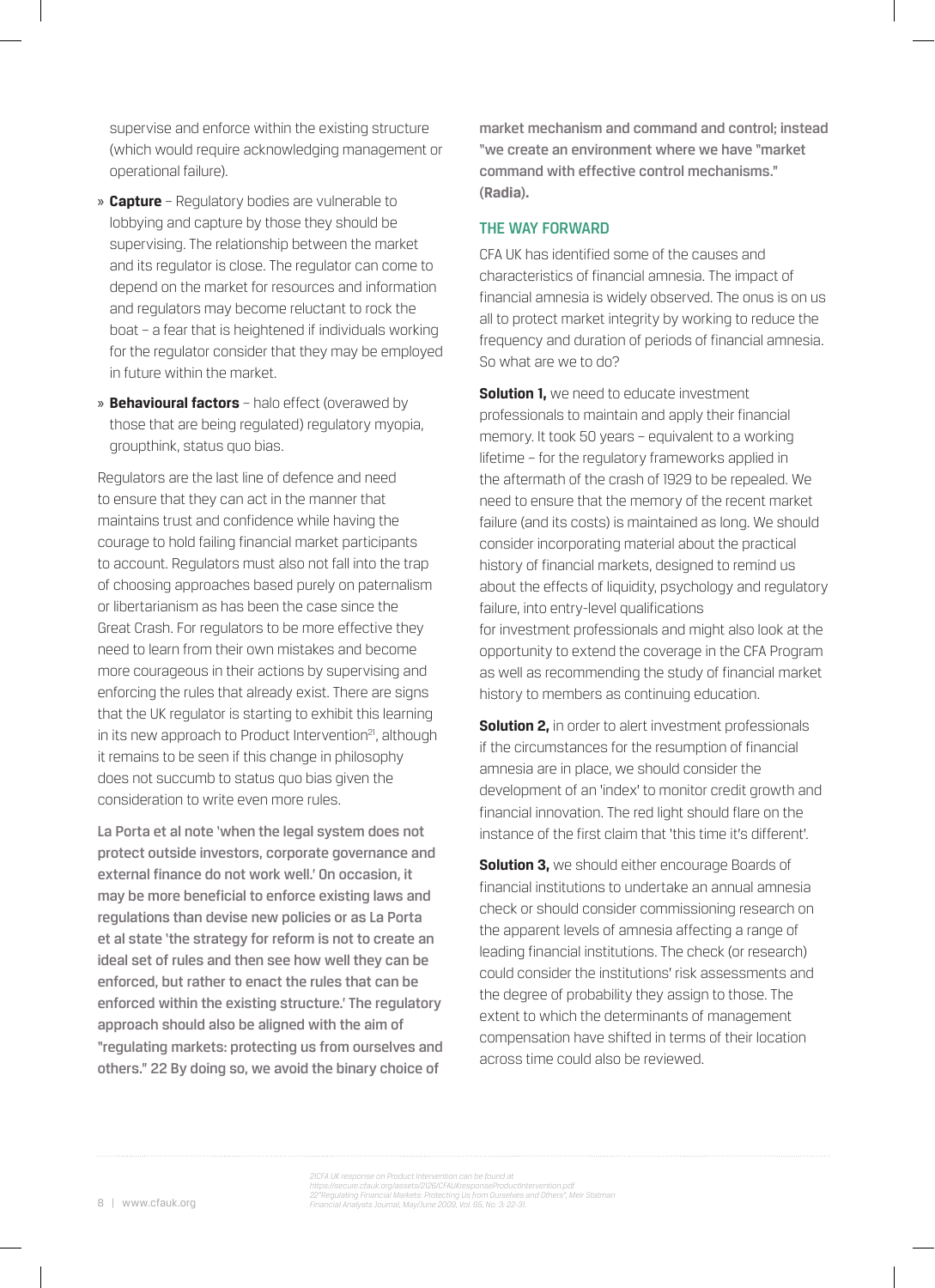**Solution 4, we should encourage the regulator to:** 

- » emphasize supervision rather than regulation;
- » establish and operate supervisory processes that mitigate adverse behaviours; and
- » aim for informed independence from market influence.

We should also support the regulator as a critical provider of market discipline and a vital component in the maintenance of market integrity.

## CALL TO MEMBERS

Financial amnesia is an embarrassment to our profession. We should do what we can to prevent it. CFA UK would welcome member feedback on the issue of financial amnesia and how as a profession we can keep it at bay. Education is the first step, implementing the learning so that the memory is maintained is the greater challenge. It is upon us to meet Gillian Tett's call to make finance the "rational engine that supplies money to the rest of the economy in the most efficient and functional way possible."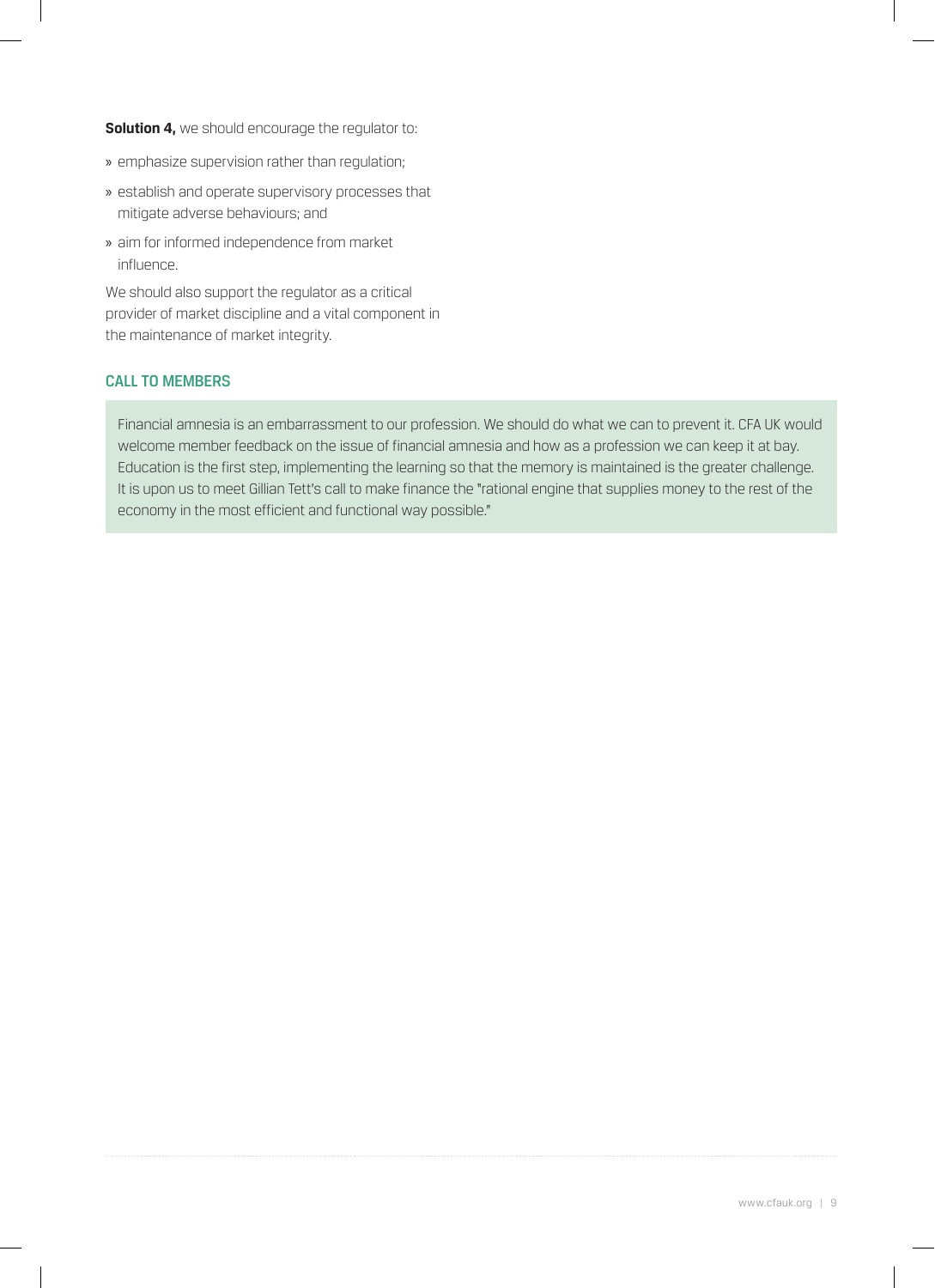**Appendix 1** – Prominent events of systemic governance failure from the last thirty years

| Crises in the 1970s,<br><b>1980s and 1990s</b>                                                                                                                                                                                                                                                                    | <b>Governance failure</b>                                                                                                                                                                                                                                                                                                                       | <b>Market failure</b>                                                                                                                                                                                                                                                                              | <b>Regulatory failure</b>                                                                                                                                                                                                                                                                                                                                                                                                                                                                                                            |
|-------------------------------------------------------------------------------------------------------------------------------------------------------------------------------------------------------------------------------------------------------------------------------------------------------------------|-------------------------------------------------------------------------------------------------------------------------------------------------------------------------------------------------------------------------------------------------------------------------------------------------------------------------------------------------|----------------------------------------------------------------------------------------------------------------------------------------------------------------------------------------------------------------------------------------------------------------------------------------------------|--------------------------------------------------------------------------------------------------------------------------------------------------------------------------------------------------------------------------------------------------------------------------------------------------------------------------------------------------------------------------------------------------------------------------------------------------------------------------------------------------------------------------------------|
| Latin American debt crisis of the<br>1970s and 1980s                                                                                                                                                                                                                                                              | US and UK banks excessive<br>lending to developing<br>economies.                                                                                                                                                                                                                                                                                | Market discipline failed to<br>account for the impact on<br>balance sheets of banks<br>excessive risk taking.                                                                                                                                                                                      | Regulators noticed the potential<br>for systemic risk although did<br>not act until it was too late.                                                                                                                                                                                                                                                                                                                                                                                                                                 |
| The property market busts of<br>the late 1980s and early 1990s.<br>U.S Savings and Loans Crisis<br>of the late 1980s following the<br>property bust.                                                                                                                                                              | As property prices increased,<br>lending became more lax and<br>dependent on the future price<br>appreciation. Little account was<br>taken of what would happen to<br>borrowers if interest rates rose.                                                                                                                                         | In a deregulated environment for<br>S&L institutions, there was little<br>to prevent these institutions<br>extending ever more risky loans.                                                                                                                                                        | Post deregulation there was<br>little oversight on S&Ls until<br>it was too late. Congress had<br>to take action with taxpayers<br>providing 80% of the \$153B<br>clean-up costs.                                                                                                                                                                                                                                                                                                                                                    |
| Japan - bursting of the real<br>estate and stock price bubbles<br>in 1990.                                                                                                                                                                                                                                        | Banks failed to take into<br>account the risks generated<br>by lending that relied on future<br>rises in equity and real estate<br>prices into the future.                                                                                                                                                                                      | The interdependence of<br>property and equity markets<br>meant that financial institutions<br>had a vested interest in<br>unsustainable activities.                                                                                                                                                | Regulators were unwilling or<br>unaware of the risks being built<br>up in their financial system as a<br>result of speculative and Ponzi<br>type lending.                                                                                                                                                                                                                                                                                                                                                                            |
| The bankruptcy of "titan"<br>investment bank Drexel<br>Burnham Lambert in 1990.<br>Drexel was the most profitable<br>firm on Wall Street in the 1980s.<br>Prior to its bankruptcy, Drexel<br>paid the largest fine at the time<br>under the Great Depression<br>securities laws for mail and<br>securities fraud. | Pioneer of high yield or junk<br>bonds. Drexel was able to<br>provide credit to companies<br>that were unable to access it<br>elsewhere. Over reliance on<br>"junk bond" financing exposed<br>the bank to many risks and<br>inappropriate practices. Drexel<br>is reported to have issued<br>the first Collateralised Debt<br>Obligation (CDO). | Yield chasing financial<br>institutions were attracted by<br>the high yield on offer enabling<br>Drexel to become a major<br>source of funding for Leveraged<br>Buyouts (LBOs). Drexel and "junk<br>bond" pioneer Michael Milken<br>became the "junk bond" market.                                 | Regulators did act decisively<br>only after being tipped off by<br>one of Drexel's competitors. The<br>investigation revealed a major<br>insider trading network. Drexel<br>was unable to recover and<br>was allowed to fold. However,<br>despite holding Drexel to<br>account and the indictment of<br>"junk bond king" Michael Milken;<br>regulators could have done<br>more to ensure that the types<br>of practices uncovered by the<br>Drexel investigations became<br>less attractive for firms to<br>undertake in the future. |
| Russia's domestic debt default<br>in 1998 which started a chain of<br>events that resulted in the fall of<br>Long Term Capital Management<br>(LTCM).                                                                                                                                                              | Shock events such as Russia's<br>default were outside the realm<br>of LTCM's models. When risk<br>was being taken off the table,<br>highly leveraged funds like LTCM<br>suffered a double whammy as<br>its long positions declined in<br>value and its short positions<br>rose in value.                                                        | LTCM was able to generate high<br>levels of leverage on very loose<br>terms because of the stature<br>of the partners of the firm. The<br>risks associated with LTCM and<br>other funds following similar<br>trading strategies in markets<br>where liquidity was low was<br>also not factored in. | Regulators were unwilling/<br>unaware of the consequences<br>of investor panic on banks<br>that provided lax borrowing<br>terms for LTCM's leverage. With<br>fears of a potential systemic<br>meltdown, the New York Federal<br>Reserve orchestrated an<br>injection of private capital into<br>LTCM to prevent further market<br>disruption. This not only averted<br>further panic in the market but<br>may have also increased moral<br>hazard for the future.                                                                    |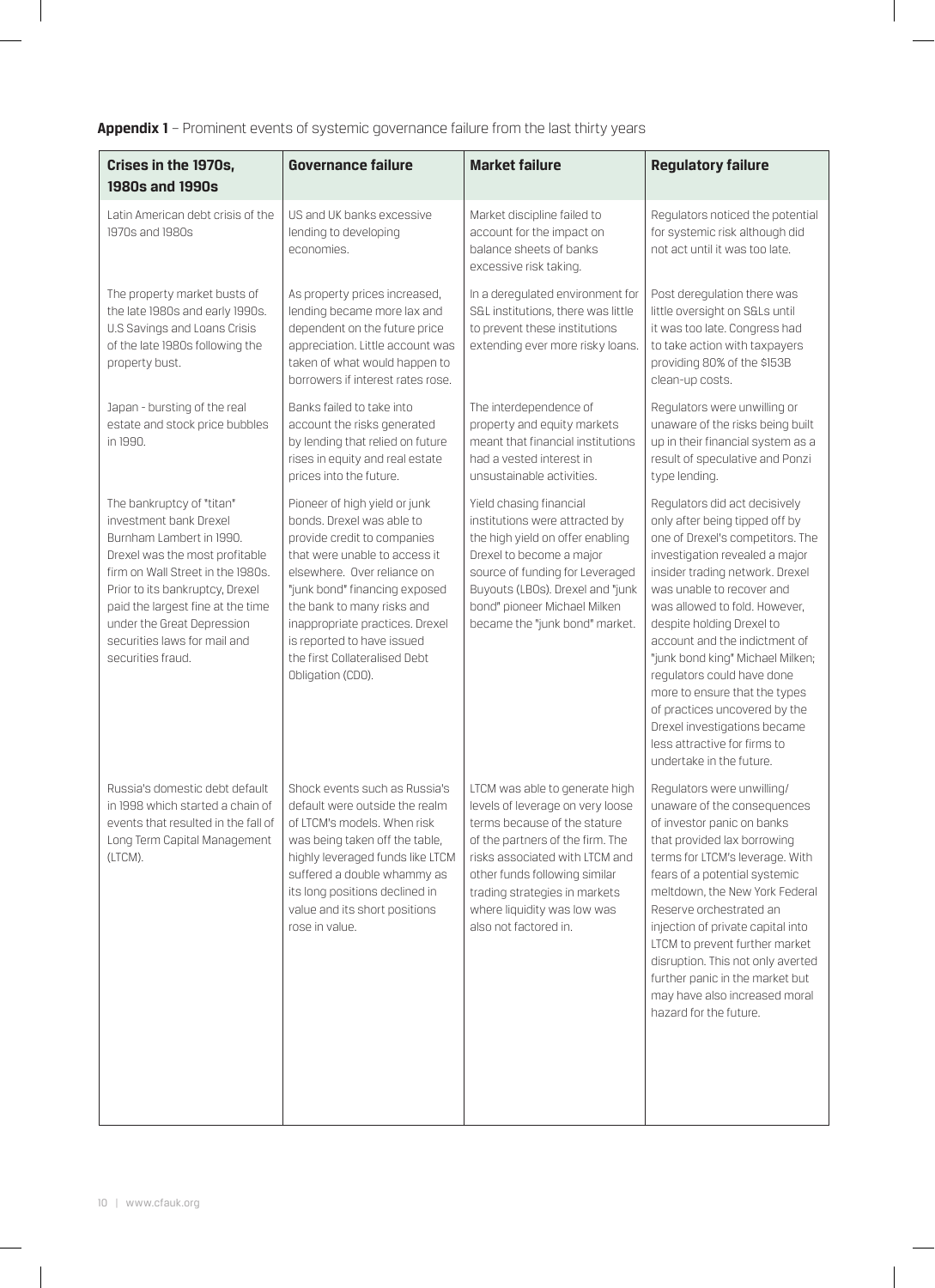| 21st Century crises so far                                                                                          | 21st Century crises so far                                                                                                                                                                                                                                                                                                                                                                                                                                          | <b>Market failure</b>                                                                                                                                                                                                                                                                                                                                                                                                    | <b>Regulatory failure</b>                                                                                                                                                                                                                                                                                                                                                                       |
|---------------------------------------------------------------------------------------------------------------------|---------------------------------------------------------------------------------------------------------------------------------------------------------------------------------------------------------------------------------------------------------------------------------------------------------------------------------------------------------------------------------------------------------------------------------------------------------------------|--------------------------------------------------------------------------------------------------------------------------------------------------------------------------------------------------------------------------------------------------------------------------------------------------------------------------------------------------------------------------------------------------------------------------|-------------------------------------------------------------------------------------------------------------------------------------------------------------------------------------------------------------------------------------------------------------------------------------------------------------------------------------------------------------------------------------------------|
| The dot.com bust in 2000/200                                                                                        | Capital was allocated to<br>companies that would deliver<br>profits at some unspecified<br>date in the future. The arrival<br>of the internet coincided with<br>thoughts of the New Economy<br>where Macroeconomic risks<br>would be less also prevailed.                                                                                                                                                                                                           | As the dot.com boom took<br>hold, the general level of equity<br>prices also rose which resulted<br>in inflated equities being used<br>as currency to fund merger and<br>acquisition activity; WorldCom<br>being a notable example, AOL/<br>Time Warner being another.                                                                                                                                                   | Regulators did not understand<br>that the inflation of the dot.com<br>bubble indicated inappropriate<br>practices that were detrimental<br>to clients' interests that affected<br>the equity and non-equity<br>markets. Regulators singled<br>out symptoms of the problem<br>such as conflicted sell-side<br>equity research rather the root<br>cause of why capital was being<br>misallocated. |
| Argentina's debt default in<br>2001 (the largest in history at<br>that time).                                       | Argentina's attempt to control<br>inflation by fixing the exchange<br>rate to the US dollar imposed an<br>economic stranglehold. In order<br>to maintain monetary credibility<br>successive governments faced<br>fiscal and political difficulties<br>that were insurmountable.<br>even with conditional IMF/<br>World Bank support. Eventually,<br>the government was forced to<br>devalue its currency and create<br>the largest default (£133Bln) in<br>history. | Conditional IMF/World Bank<br>support was seen as supportive<br>and this may have played down<br>the default risks associated<br>with Argentina. However, in time<br>market participants factored in<br>the prospect that default was<br>inevitable. Perhaps, market<br>discipline could have been more<br>effective sooner and may have<br>reduced the severity of the<br>measures Argentina eventually<br>had to take. | The regulator failure was more<br>government failure. Political<br>instability and the desire to<br>maintain monetary credibility at<br>all costs being the key causes<br>of Argentina's financial crisis,<br>which resulted in currency<br>devaluation and debt default.                                                                                                                       |
| 2001-2006 Major corporate<br>governance scandals e.g.<br>Adelphia, Enron, Royal Dutch<br>Shell, Parmalat, Livedoor. | The checks and balances<br>within companies were called<br>into question following the<br>revelations at Enron, Royal<br>Dutch Shell and Parmalat.<br>It was found that these<br>companies' senior management<br>were engaged in inappropriate<br>activities to portray themselves<br>in the best light.                                                                                                                                                            | The collapse of Enron was<br>especially alarming as it<br>resulted in the downfall of its<br>auditor Arthur Andersen and in<br>multi-billion dollar settlements<br>by some banks without<br>admitting any liability.                                                                                                                                                                                                     | Regulators were caught<br>unawares of the type of<br>practices that took place<br>in companies like Enron. In<br>addressing the problem the<br>US regulators focussed on the<br>symptoms rather than the root<br>cause. The Sarbanes Oxley Act<br>was the result and the jury is<br>out about its effectiveness.                                                                                |
| Banking crises 2007-2009                                                                                            | The internal checks and<br>balances within major banks<br>that enabled them to engage<br>in the expansion of credit that<br>relied on cashflows of ever<br>deteriorating quality.                                                                                                                                                                                                                                                                                   | The financial system relied on<br>an illusion of comfort created<br>by risk transfer. Risk was being<br>under priced and as a result<br>market discipline was not being<br>imposed.                                                                                                                                                                                                                                      | Regulators were unaware of<br>the risks that were being built<br>up and mistakenly relying on<br>market discipline to provide<br>the appropriate checks and<br>balance.                                                                                                                                                                                                                         |
| Periphery Eurozone sovereign<br>debt crisis 2010.                                                                   | Periphery Eurozone economies<br>had cosmetic fiscal health that<br>was enhanced by economic<br>growth and easy access to<br>finance, One country also<br>engaged in budget data<br>management to ensure it would<br>meet the fiscal criteria                                                                                                                                                                                                                        | The illusion of monetary<br>credibility provided by Eurozone<br>membership and risk transfer<br>it implied; enabled market<br>participants to downplay the<br>economic and fiscal risks<br>inherent in these economies.<br>Convergence trades trumped<br>fiscal scepticism.                                                                                                                                              | Faced with no credible threat<br>of the Maastricht Treaty being<br>enforced, periphery Eurozone<br>governments were unaware or<br>overlooked the economic risks<br>they could face. Regulators<br>overlooked the impact of these<br>nations' fiscal difficulties on<br>the balance sheets of banks<br>that were holding periphery<br>Eurozone debt.                                             |

 $\overline{\phantom{a}}$